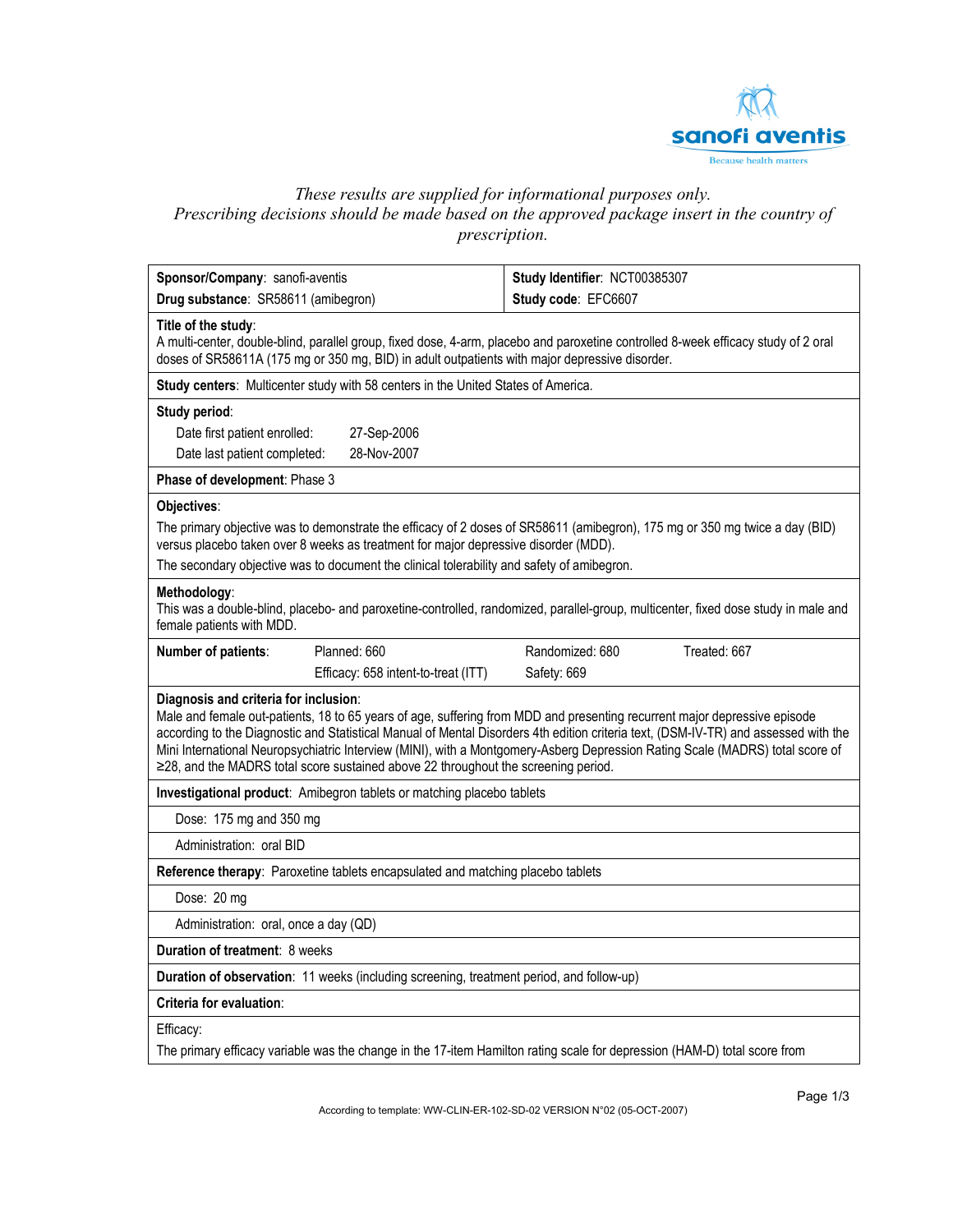baseline to Day 56. The key secondary efficacy variables were the changes from baseline to Day 56 in the clinical global impression severity of illness score and the HAM-D depressed mood item score, as well as the proportion of patients with a HAM-D treatment response, defined as a reduction of ≥50% in the HAM-D total score between baseline and any postbaseline assessment. Other secondary efficacy endpoints that were analyzed, for exploratory purposes, included the HAM-D factor scores, HAM-D core items score, and the percentage of patients who demonstrated an early sustained response and remission.

## Safety:

Safety was assessed by clinical monitoring of adverse events (AEs), laboratory parameters (hematology, blood chemistry), vital signs (including weight), changes in sexual functioning questionnaire (CSFQ), and physician withdrawal checklist (PWC).

### **Statistical methods**:

### Efficacy:

Primary efficacy analysis was done on the change from baseline to Day 56 in the 17-item HAM-D total score, using a mixed-effect model with repeated measures (MMRM), under the missing at random framework. The primary analysis was performed on the intent-to-treat population. The student *t* test statistics at Day 56 were used to determine the statistical significance of the comparison of amibegron versus placebo.

Secondary efficacy endpoints were analyzed using MMRM, analysis of covariance with last observation carried forward methods (LOCF ANCOVA) (quantitative variables with baseline value). Categorical secondary efficacy variables were evaluated by the chisquare test.

### Safety:

Safety and tolerance data were summarized by treatment group using descriptive statistics. Incidences of potentially clinically significant abnormalities (PCSAs) in clinical laboratory results or vital signs are presented by treatment group. The CSFQ was analyzed using the LOCF ANCOVA method. Summaries of the number and percentage of patients experiencing each symptom listed in the PWC as well as mean score are provided by treatment group.

### **Summary**:

### Efficacy results:

Overall at baseline, of a total of 680 patients randomized, the majority of patients were female (65.9%) and Caucasian (72.1%) with an overall mean ( $\pm$ SD) age of 43.2  $\pm$  11.5 years. The median duration of current episode of MDD was 24.0 weeks. Demographic characteristics as well as medical history and psychiatric characteristics assessed using the 17-item HAM-D, MADRS, and clinical global impression scales were comparable across treatment groups at baseline. A total of 491 patients completed the study treatment period The main reason for treatment discontinuation was: in the placebo group, subject lost to follow-up (9.8%), in the amibegron-treated groups, lack of efficacy (7.0% in the amibegron 175 mg BID group and 7.4% in the amibegron 350 mg BID group), and in the paroxetine group AEs (10.1%).

This study did not show any difference in favor of amibegron 350 mg BID or 175 mg BID treatment compared with placebo on the primary endpoint, change from baseline in the HAM-D total score, as well as on multiple secondary efficacy endpoints. A significant difference was not observed between paroxetine and placebo on the primary endpoint. Safety results:

No deaths were reported during the study. An overview of treatment-emergent adverse events (TEAEs) reported during the study in the safety population is provided in the table below.

|                                                                  |                      |                       | Amibegron               |                       |
|------------------------------------------------------------------|----------------------|-----------------------|-------------------------|-----------------------|
|                                                                  | Placebo<br>$(N=161)$ | 175 mg bid<br>(N=172) | 350 mg bid<br>$(N=171)$ | 20 mg gd<br>$(N=165)$ |
| Patients with any TEAE (including SAEs)                          | 103 (64.0%)          | 116 (67.4%)           | 117 (68.4%)             | 125 (75.8%)           |
| Patients with any serious TEAE (including SAEs leading to death) | $1(0.6\%)$           | $1(0.6\%)$            | 6(3.5%)                 | $2(1.2\%)$            |
| Patients with any TEAE leading to Death                          |                      |                       |                         | 0                     |
| Patients permanently discontinuing treatment due to TEAE         | 6(3.7%)              | $11(6.4\%)$           | $10(5.8\%)$             | 17 (10.3%)            |